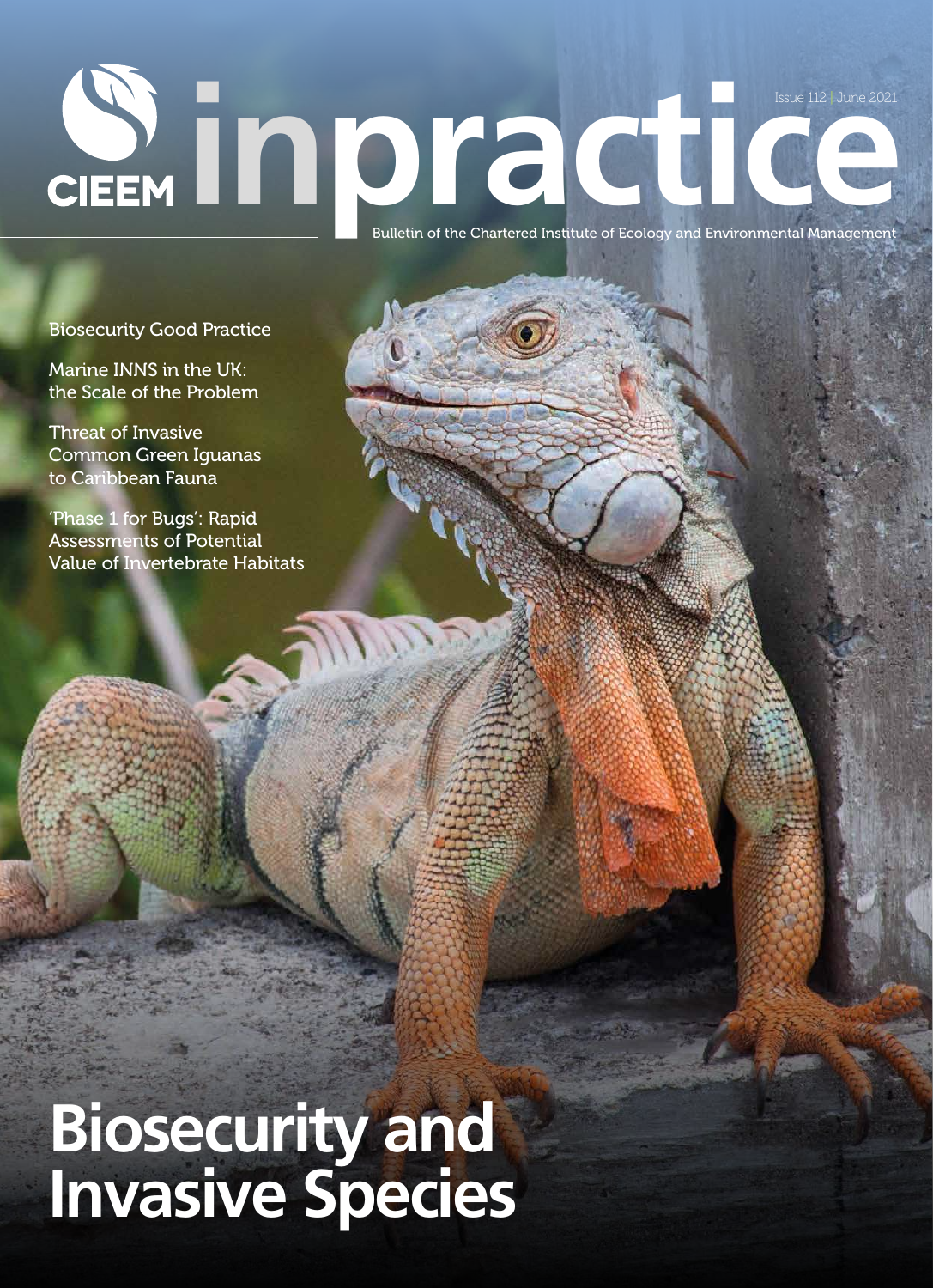Student Hub

### Get Professional on Social Media

Every bit of experience counts and every contact you make may one day be useful. Professional social media is a great way to make links especially while we can't meet in person. Following organisations and people on LinkedIn and Twitter is a great way to learn about companies, business sectors, places you want to work and the people who work there.

#### LinkedIn

LinkedIn is the social networking site for professionals. In a recent survey, over 72% of the students and graduates surveyed were using LinkedIn for careers purposes.

#### **Write an effective profile**

You can write a profile covering your education, voluntary and work experience and skills. Think carefully about your headline – in a sentence or two get across what you are studying, what you are interested in and what you want to do.

Recruiters will find and view candidates using LinkedIn. An up-to-date profile and being active on LinkedIn will show recruiters that you have a genuine interest in their sector.

Find out further tips about creating a LinkedIn Profile at: https://targetjobs. co.uk/careers-advice/networking/449493 the-graduates-guide-to-creating-theperfect-linkedin-profile

#### **Endorsements**

You can get endorsements on your skills which can help add validity to your online resumé by backing up your work experience. So be sure to ask mentors, supervisors or line managers to add these.

#### **Making links**

When sending a connection request, it is a good idea to add a note to it; that way the person knows why you want to connect. As you make connections, more potential connections will be suggested. Follow these up. Conferences and Member Network events are a great way to start the process of connecting with relevant contacts; follow-up with a connection request saying how you enjoyed their talk or presentation.

#### **Visit employer pages**

What organisations do you want to work for? Check out their LinkedIn pages and view what they post and what current issues and topics they are working on. This can be great background information before you even get to interview stage. Employers will also advertise their job vacancies on LinkedIn.

#### **Join groups**

You can join groups related to the sector, employer or job role you're interested in. It's a great way to start building your network and a way for like-minded professionals to share knowledge, opportunities and link up. You will be able to view the full profile of, and send connection requests to, people who are members of the same groups as you.

#### **Twitter**

Twitter is a great platform for keeping up with what is happening in the sector and is a great networking tool. Start following people in the area you are interested in and comment on their posts. It's a great way of getting your name out there and potentially standing out from the crowd.

Once you are more confident, get tweeting yourself. Tweet interesting and relevant content and re-tweet posts made by others. Also consider using hashtags which are an effective way of finding relevant content and if used

effectively can help you to expand your Twitter audience.

Twitter can also be a medium for spotting job opportunities, posted either by organisations you want to work for or by organisations posting about opportunities in the sector.

#### Be professional

Choose your e-mail and profile wisely. StanTheMan@hotmail.com may be an amusing e-mail address but think about what you are portraying if that is the e-mail you use when you are applying for jobs.

Think about what you comment on before you post it. It will reflect on you.

Keep your personal and professional lives separate. You could set up two different accounts – personal and professional – on a platform. Or you could use LinkedIn for job hunting and professional purposes and other platforms for your private life.

Review your profile visibility and privacy settings for your different social media accounts. Try searching for yourself (use an 'incognito' window so you don't influence the search results). See what comes up. Are you happy with the online snapshot of yourself?

#### Make an impact

The old adage "*a picture [or video] tells a thousand words*" really does apply on social media. It helps posts to stand out and allows you to tag organisations and people on Twitter without using up your 280 character limit (you can tag 10).

#### Be proactive

Once you have joined, jump in with networking, make the links and slowly but surely get yourself known. Show an active interest by liking or commenting on posts and re-share posts.